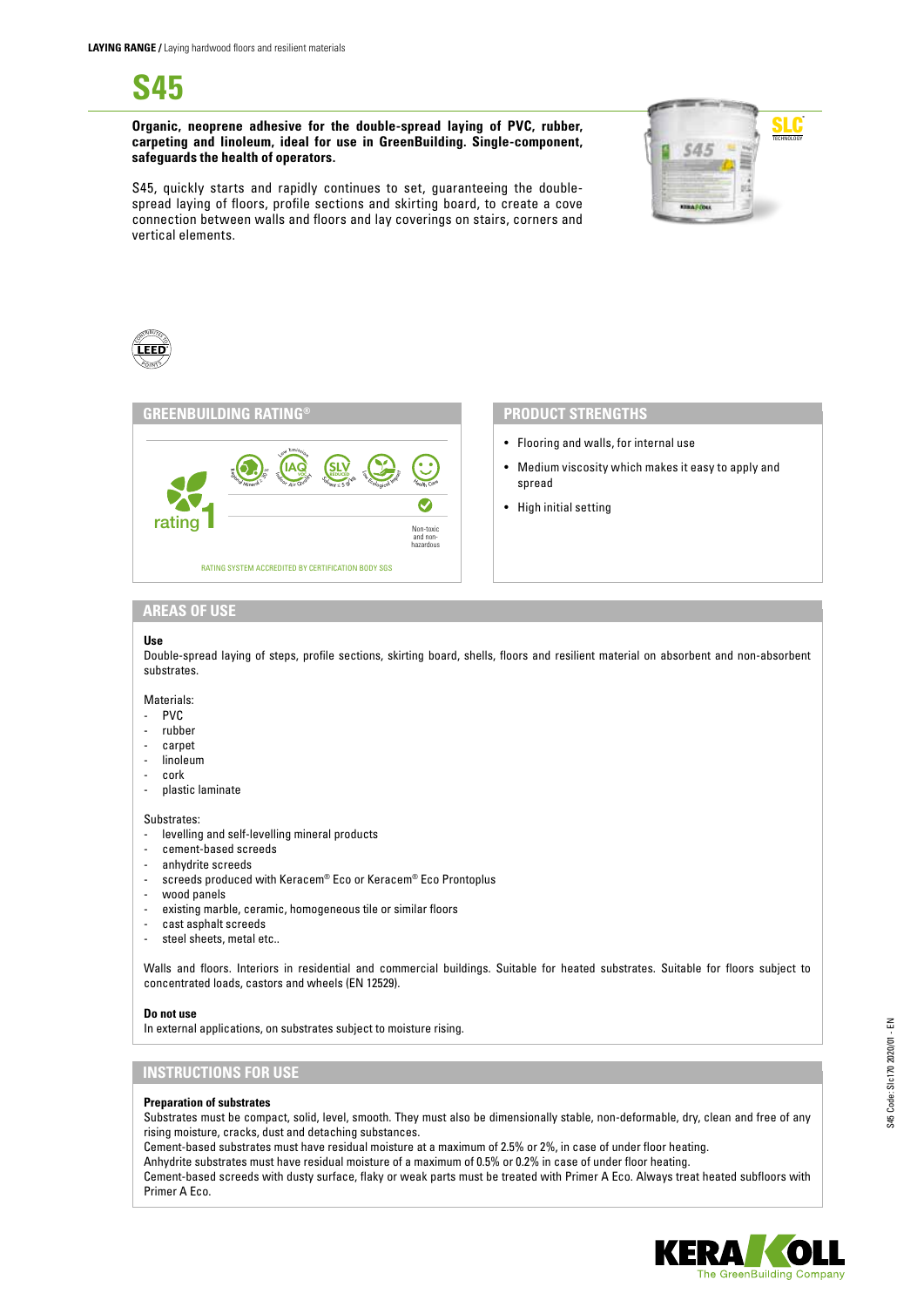# **INSTRUCTIONS FOR USE**

Uneven or excessively rough substrates must be adjusted and/or corrected with suitable products such as Keralevel® Eco Ultra, Keratech® Eco, Keratech® Eco Plus, or Keralevel® Eco.

Anhydrite substrates must be prepared according to the manufacturer's instructions and treated with Primer A Eco. Cast asphalt substrates must always be treated with Primer A Eco and must be finished with suitable products such as Keralevel® Eco Ultra, Keratech® Eco, Keratech® Eco Plus, or Keralevel® Eco.

# **Preparation**

Mix before use.

## **Application**

Apply S45 evenly over the substrate and the rear of the covering using a suitable toothed spreader. Select the spreader tooth size so as to guarantee complete adhesion of the coating, normally spreader no. 1. Be careful to ensure that any remaining dust is incorporated properly. Apply the adhesive to surfaces onto which, after a suitable evaporation time, the coating can be laid on the glue when it is dry but still adhesive. Massage the covering carefully and firmly to make sure it makes full contact with the adhesive layer. Once the coating has been laid and pressed it is not possible to make further adjustments. Protect from direct sunshine while laying and until the adhesive has set completely (approximately 3 days). Bonding of the coatings can be carried out after at least 24 hours.

## **Cleaning**

Clean all tools immediately with Diluente 01.

# **SPECIAL NOTES**

Do not use at temperatures below +10 °C or in air humidity of more than 75%.

At low temperatures, the adhesive and covering must be allowed to adjust to the local conditions first.

In addition to the above information, installation instructions provided by the manufacturer of the floor coverings used must also be followed, along with the technical sheets applicable to other products mentioned.

# **ABSTRACT**

*The double-spread laying of steps, profile sections, skirting board, shells, floors and coverings in PVC, rubber, carpet, linoleum, cork, plastic laminate, must be carried out using single-component, organic adhesive, such as S45 by Kerakoll Spa, GreenBuilding Rating® 1. The substrate must be even, smooth, compact, free from any loose debris, clean and cured, and the shrinkage stage already completed. For laying, a \_\_\_\_ toothed spreader must be used for an average coverage of ≈ \_\_\_ g/m2 .*

| Appearance                        | straw yellow-coloured paste                                               |
|-----------------------------------|---------------------------------------------------------------------------|
| Pack                              | 10 kg bucket - jar 750 g                                                  |
| Shelf life                        | $\approx$ 12 months in the original packaging                             |
| Warning                           | Protect from frost, avoid direct exposure to sunlight and sources of heat |
| Dilution                          | ready-to-use. If necessary, use Diluente 01                               |
| Temperature range for application | from +10 $^{\circ}$ C to +30 $^{\circ}$ C                                 |
| <b>Evaporation time</b>           | $\approx$ 15 mins                                                         |
| Open time                         | $\approx$ 60 min. depending on the amount applied and evaporation time    |
| Foot traffic                      | immediate                                                                 |
| Interval before normal use        | $\approx 24-48$ hrs                                                       |
| Coverage                          | $\approx$ 150 g/m <sup>2</sup> each side                                  |